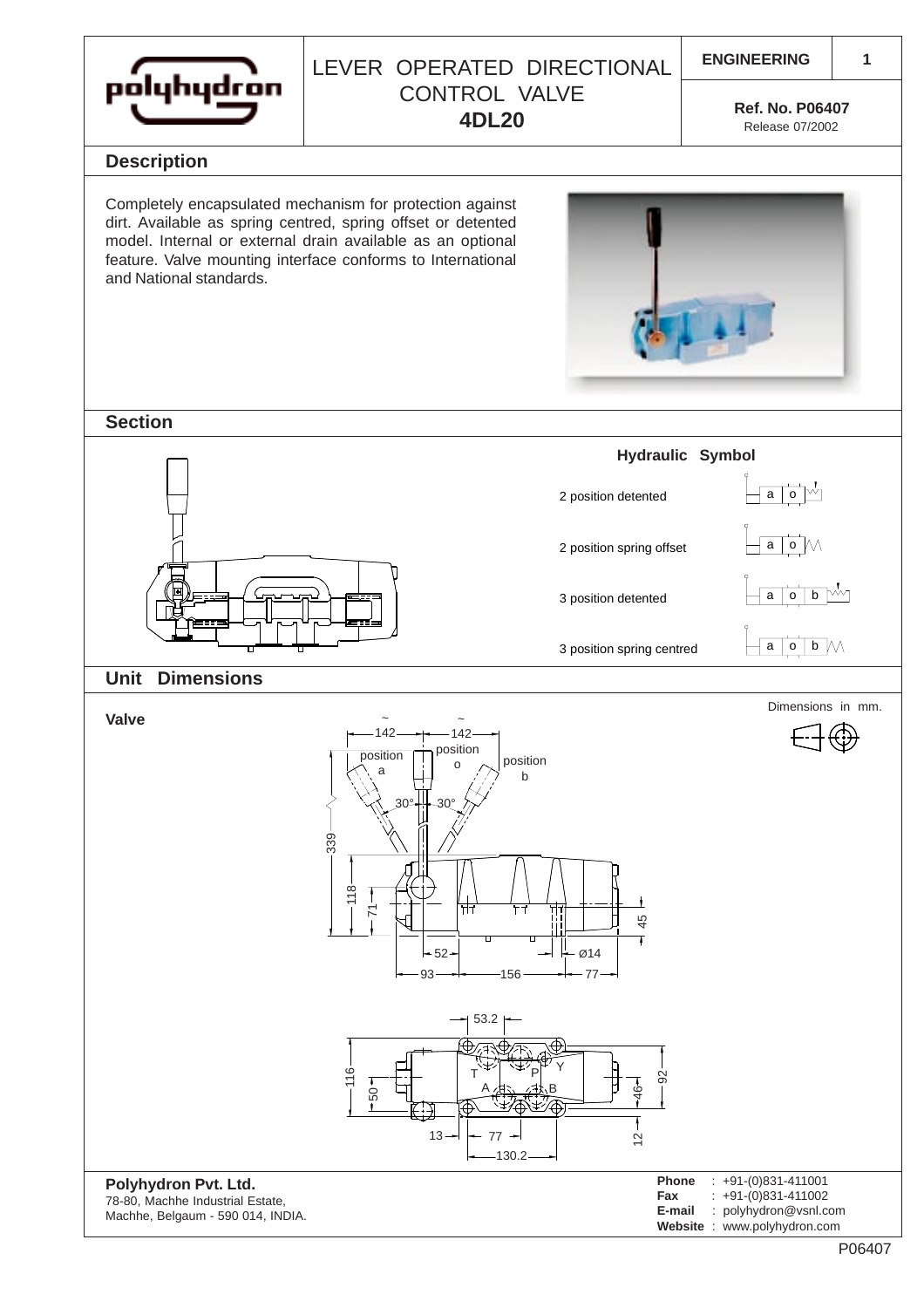

## LEVER OPERATED DIRECTIONAL **ENGINEERING** CONTROL VALVE **4DL20 Ref. No. P06407**

**2**

**Subplate**



## **Technical Specifications**

|                                                           | Spool type<br>Subplate mounting as per ISO 4401-AE-08-4-A and<br>IS - 10187 - 20 mm diameter nominal port. |                                                                  |  |  |
|-----------------------------------------------------------|------------------------------------------------------------------------------------------------------------|------------------------------------------------------------------|--|--|
|                                                           | Optional                                                                                                   |                                                                  |  |  |
|                                                           | As per spool type.                                                                                         |                                                                  |  |  |
|                                                           |                                                                                                            |                                                                  |  |  |
|                                                           | For port T                                                                                                 | (with internal drain)  100 bar<br>(with external drain)  250 bar |  |  |
|                                                           |                                                                                                            |                                                                  |  |  |
|                                                           |                                                                                                            |                                                                  |  |  |
|                                                           |                                                                                                            |                                                                  |  |  |
|                                                           | $-20$ °C to $+70$ °C                                                                                       |                                                                  |  |  |
|                                                           |                                                                                                            |                                                                  |  |  |
| Maximum flow handling capacity  Refer performance curves. |                                                                                                            |                                                                  |  |  |
|                                                           | 17.5 kg APPROX                                                                                             |                                                                  |  |  |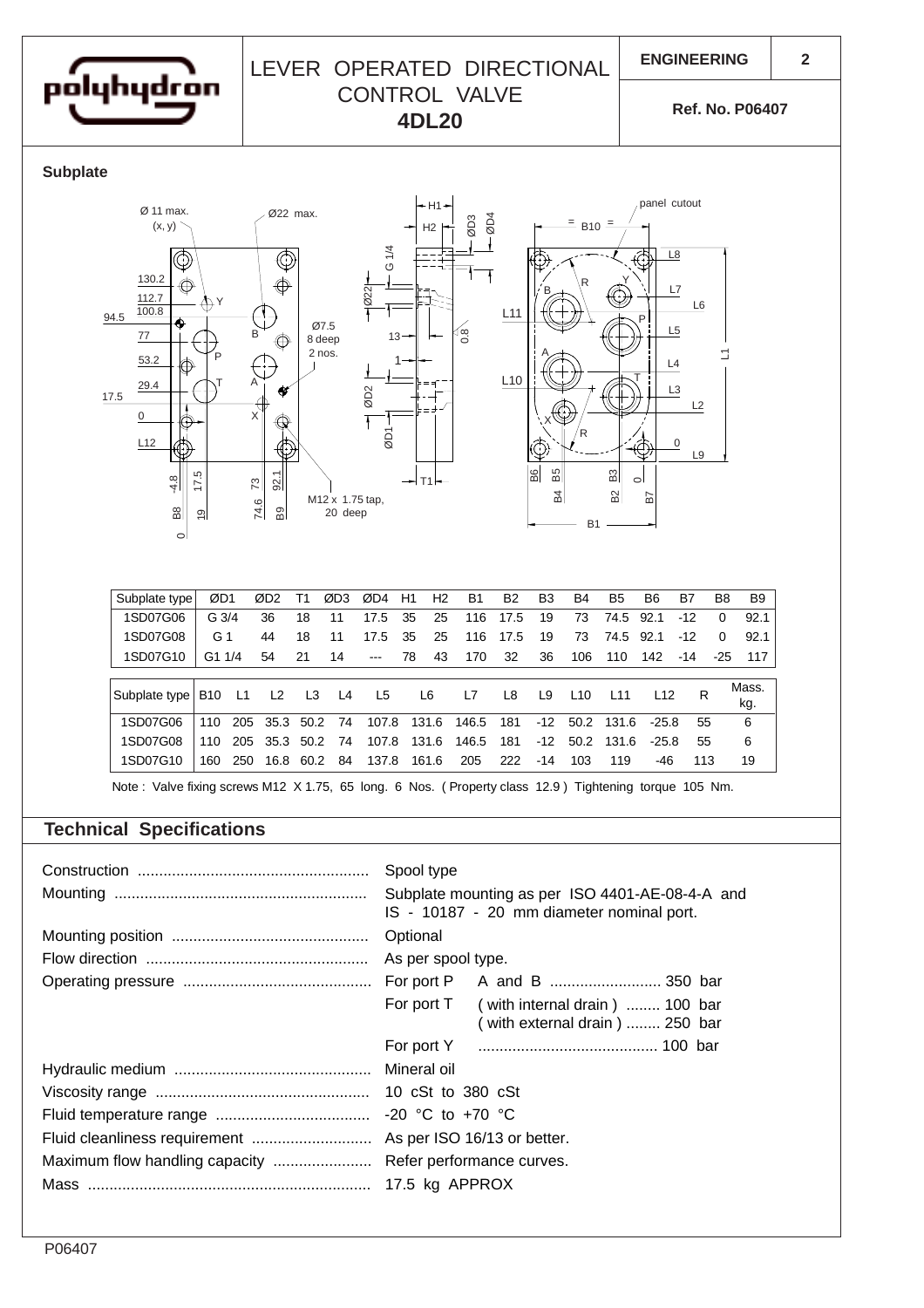

Table showing the relation between the spool type, direction of flow and the curve in the above graph to be referred to.

| Direction of flow | P to T    | P to A        | P to B | A to T | B to T        |  |  |  |  |
|-------------------|-----------|---------------|--------|--------|---------------|--|--|--|--|
| Spool type        | Curve No. |               |        |        |               |  |  |  |  |
| E                 |           | 2             | 2      | 2      | 2             |  |  |  |  |
| F                 | $- -$     |               |        |        | 2             |  |  |  |  |
| G                 | 3         | 6             | 6      | 5      | 4             |  |  |  |  |
| H                 |           |               |        |        |               |  |  |  |  |
| J                 | --        | 2             | 2      |        |               |  |  |  |  |
|                   | --        | $\mathcal{P}$ | 2      |        | $\mathcal{P}$ |  |  |  |  |
| P                 |           |               |        | 2      |               |  |  |  |  |